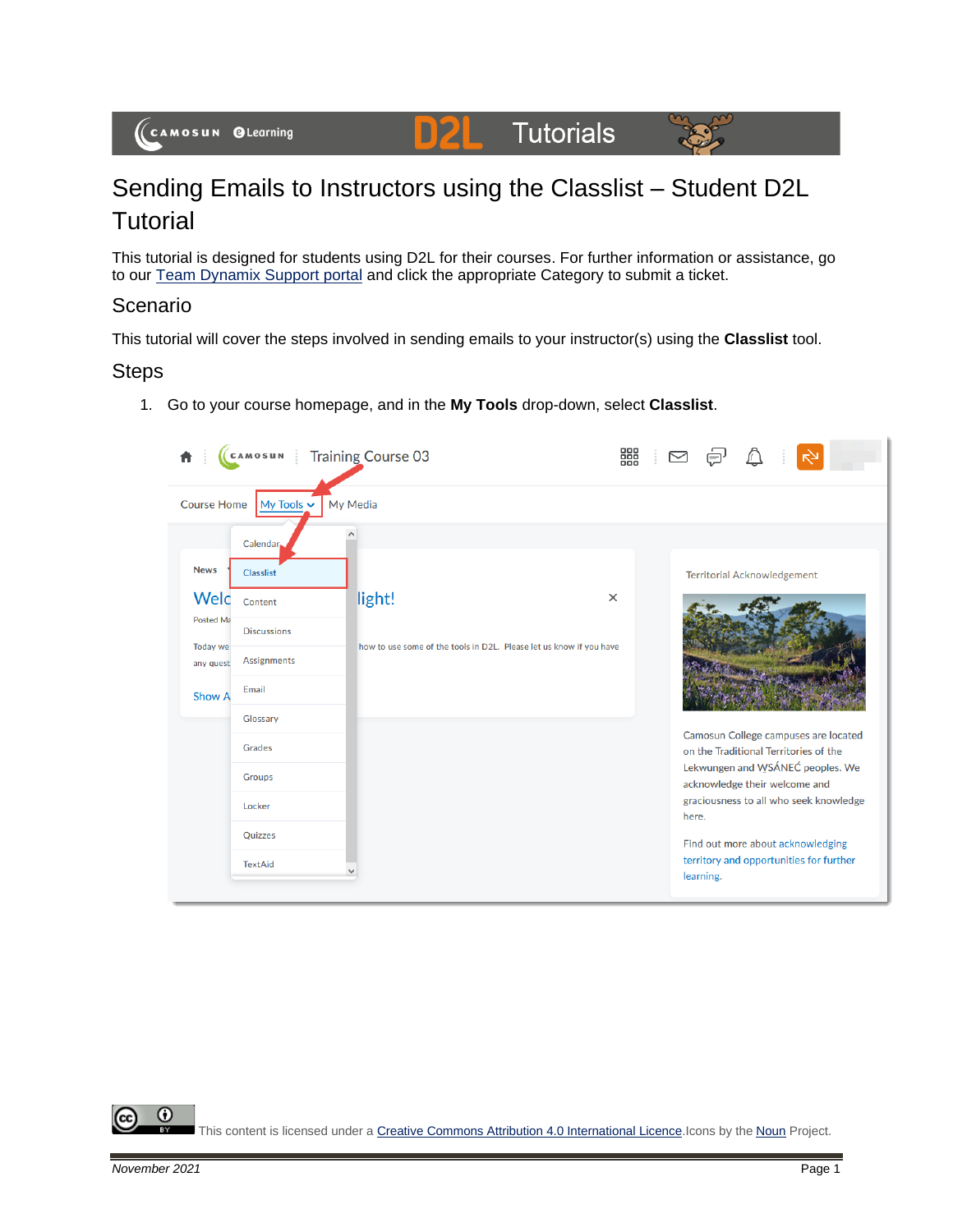2. In the Classlist, click the **Teacher** tab.

| Course Home My Tools ~ My Media                                                                                                                                  |                         |                          |               |  |
|------------------------------------------------------------------------------------------------------------------------------------------------------------------|-------------------------|--------------------------|---------------|--|
| Classlist                                                                                                                                                        |                         |                          | $\Theta$ Help |  |
| <b>Email Classlist</b><br>Student<br>Teacher                                                                                                                     |                         |                          |               |  |
| All<br>View By:<br>User<br>Apply<br>$\checkmark$<br>$Q_{\rm c}$<br><b>Show Search Options</b><br>Search For<br><b>Print</b><br>$\sum$ Email<br><b>WE</b> Message |                         |                          |               |  |
| Image<br>- 1                                                                                                                                                     | Last Name A. First Name | Role                     |               |  |
| $\triangleright$<br>×                                                                                                                                            | ٠<br><b>The Common</b>  | <b>Contract Contract</b> |               |  |
| Þ<br>□<br>عدا                                                                                                                                                    |                         |                          |               |  |
| J.<br>Þ                                                                                                                                                          | п                       |                          |               |  |

3. Click on the drop-down menu (the down arrow) next to your instructor's name and select **Send Email**.

| Classlist                                                                                                                                                      | <b>B</b> Print<br><sup>O</sup> Help |  |  |
|----------------------------------------------------------------------------------------------------------------------------------------------------------------|-------------------------------------|--|--|
| <b>Email Classlist</b>                                                                                                                                         |                                     |  |  |
| All<br>Student<br>Teacher                                                                                                                                      |                                     |  |  |
| View By:<br>User<br>Apply<br>$\checkmark$                                                                                                                      |                                     |  |  |
| Show Search Ontione<br>$\alpha$<br>Search For<br><b>Send Email</b><br><b>Shared locker files</b><br>Vier<br><b>Print</b><br>$\sum$ Email<br><b>TEM</b> Message |                                     |  |  |
| w blog<br>Vi<br>Last Name $\blacktriangledown$ , First N<br>Image                                                                                              | Role                                |  |  |
| P<br>Training1, Teacher                                                                                                                                        | Instructor                          |  |  |
| P<br>Ξ<br>Teacher, Training02 v                                                                                                                                | Instructor                          |  |  |
| $\triangleright$<br>Teacher, Training03 v                                                                                                                      | Instructor                          |  |  |

4. OR, you can select more than one instructor to email by selecting the checkboxes next to their names, and clicking **Email**.



This content is licensed under [a Creative Commons Attribution 4.0 International Licence.I](https://creativecommons.org/licenses/by/4.0/)cons by the [Noun](https://creativecommons.org/website-icons/) Project.

 $\odot$